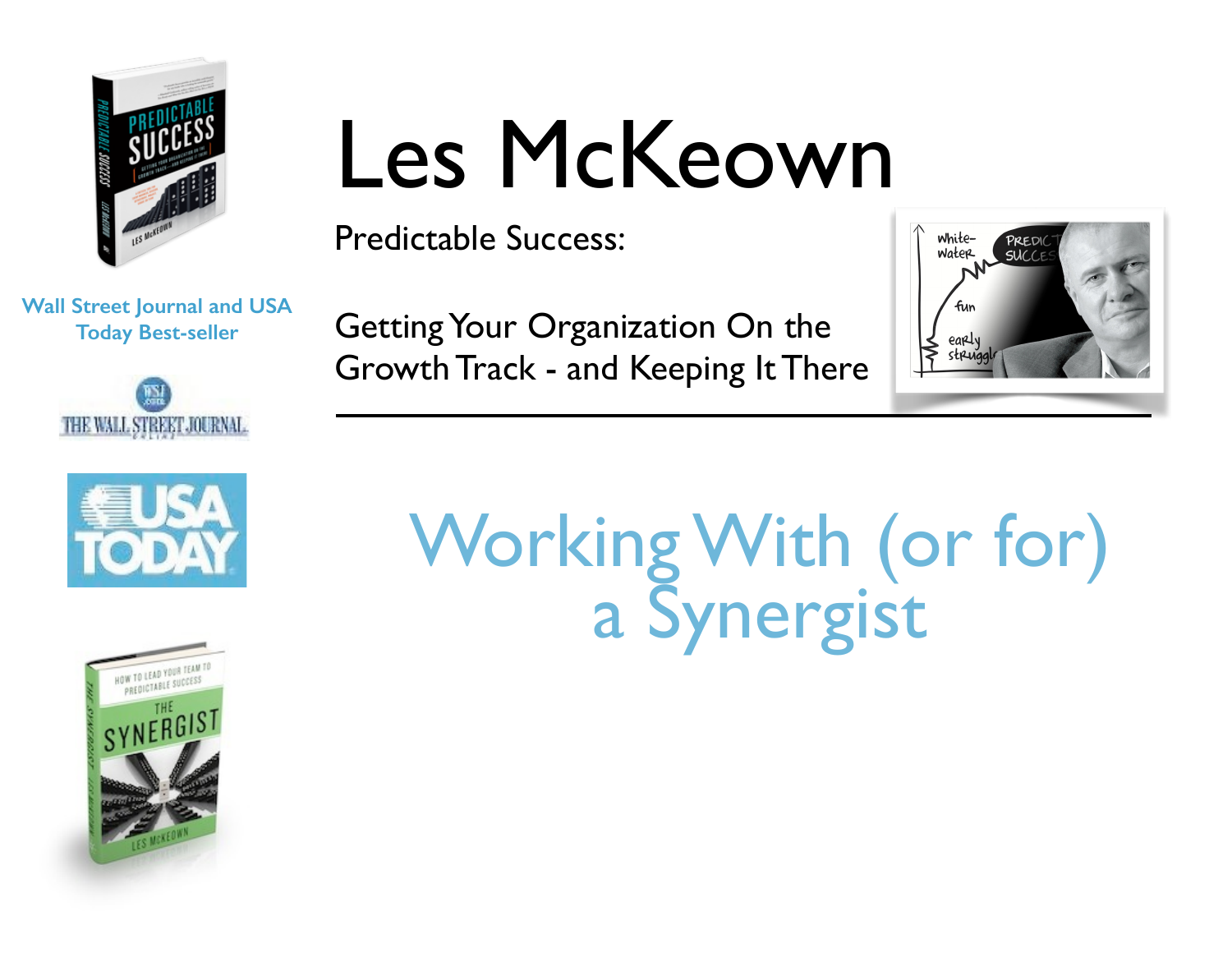# What's a Synergist?

- NOT one of 3 'natural' styles\*: (Visionary, Operator, Processor)
- Learned style
	- ‣ Enterprise focussed
	- ‣ People-oriented
	- ‣ High EQ
	- ▶ Medium / long-term view
	- ‣ V-O-P translators
	- ‣ Some (few) 'natural' Synergists

#### \* http://SynergistQuiz.com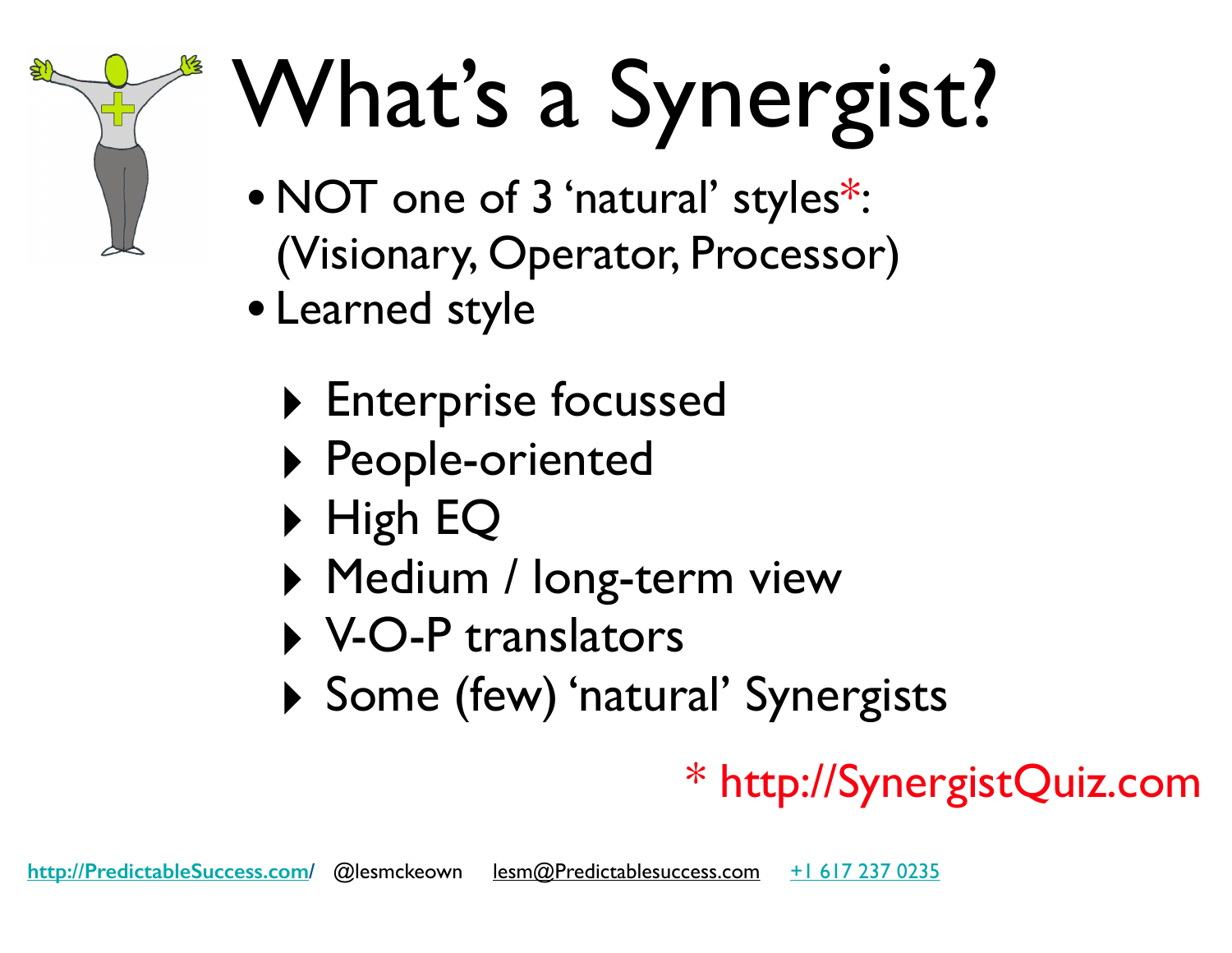

### Impact of Score Levels

**Primary:**

0 > 120 **Trace** 120 < 240 **Secondary** 240 - 480 **Primary** > 480 **Dominant**

| <b>Your Totals</b>      | <b>Your Totals</b>      |
|-------------------------|-------------------------|
| (out of a possible 960) | (out of a possible 960) |
| $450$ <i>Vieignary</i>  | 360 Operator            |
| 330 Synergist           | 330 Synergist           |
| 120 Operator            | 210 Processor           |
|                         |                         |
| 60 Processor            | 60 Visionary            |
| <b>Secondary:</b>       | Dominant:               |
| <b>Your Totals</b>      | <b>Your Totals</b>      |
| (out of a possible 960) | (out of a possible 960) |
| 450 Processor           | 630 Processor           |
| 270 Operator            | 210 Visionary           |

**Trace:**

**60 Synergist** 

**120 Visionary**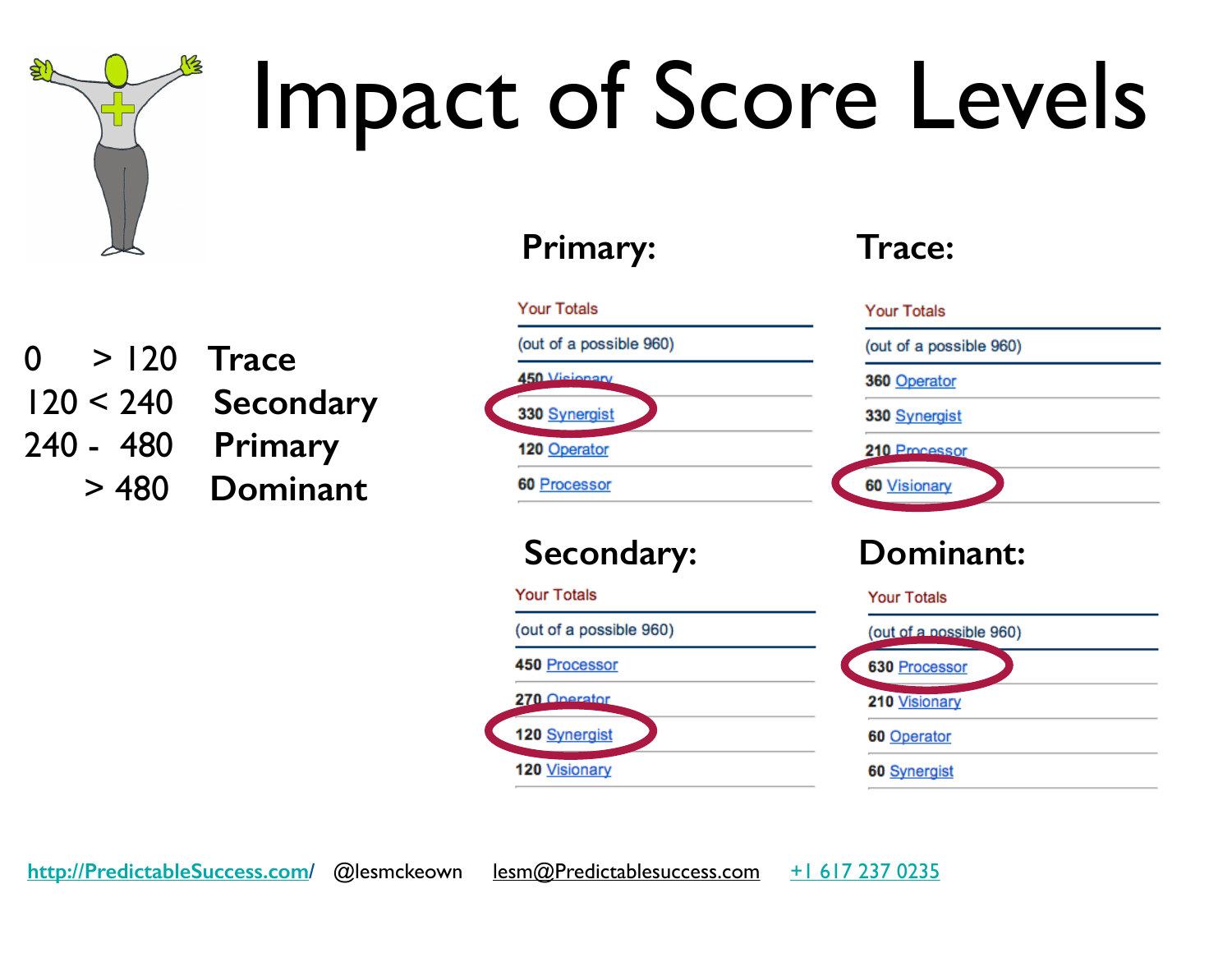White-<br>Water PREDICTABLE) treadmill **SUCCESS** Flourishes in Predictable SuccessEmerges in late Whitewater **Begins to lose efficacy in Treadmill** the big R fun death early<br>struggle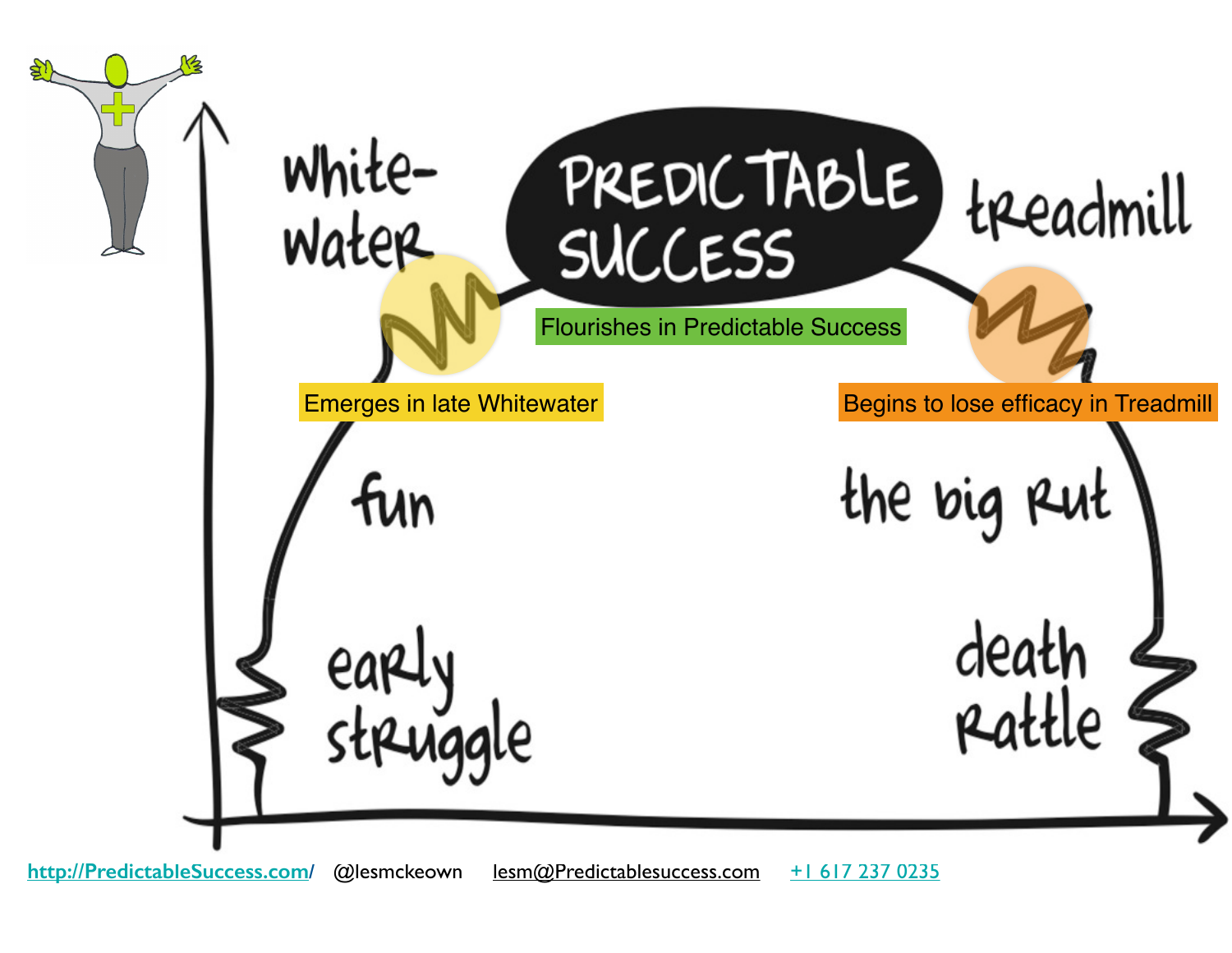

### How Synergists Work

- Regulate
- Resolve
- Interpret
- Elevate
- Sequence
- Choreograph
- Harmonize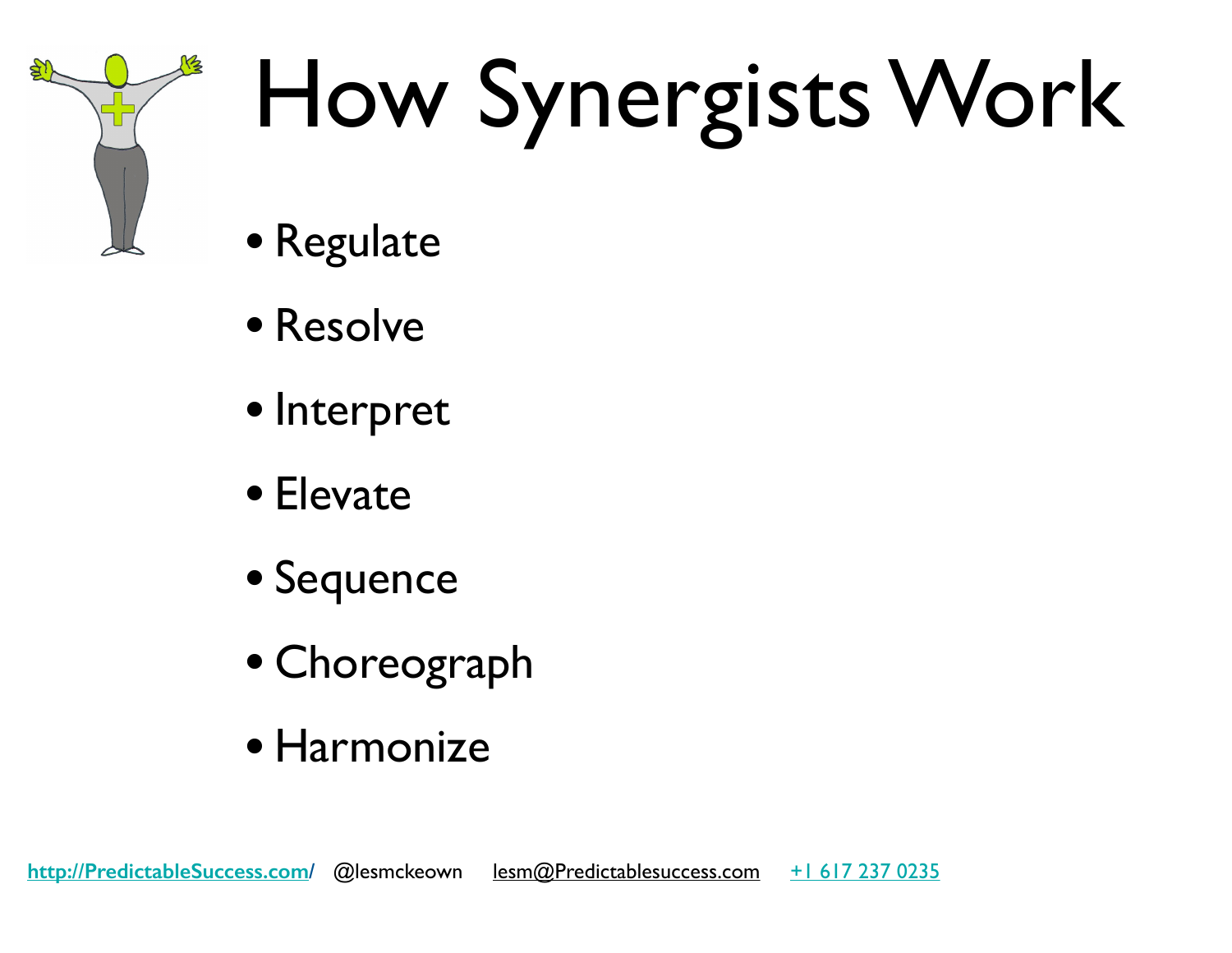

### Synergist Assets

- Inherent Enterprise Commitment
- High EQ
- Understand dynamics of group interactions
- Persuasive without being manipulative
- Share affinities with Visionaries and Processors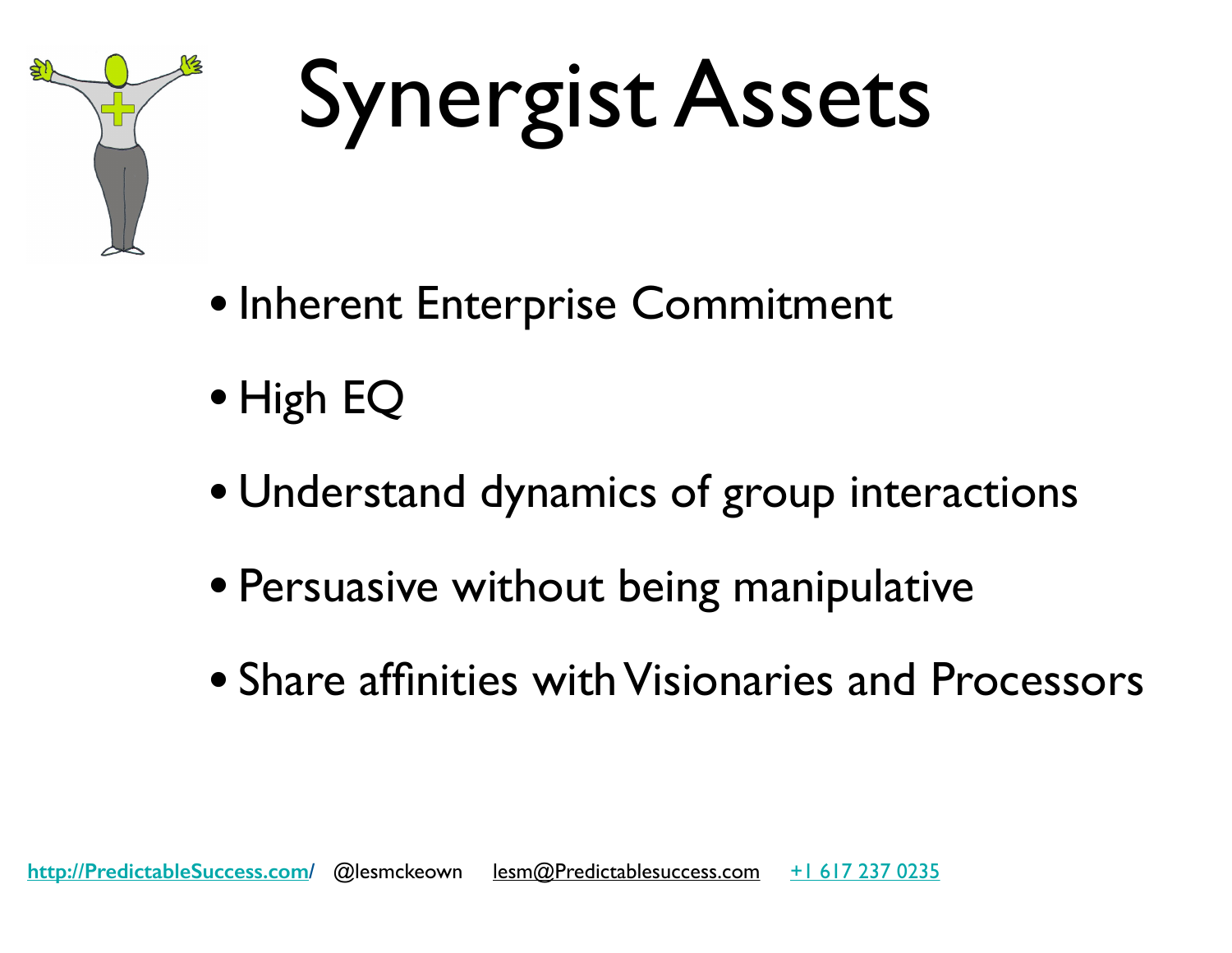

## Synergist Challenges

- Overemphasis on consensus
- Overvaluing loyalty / commitment
- Perception of tolerating underperformance
- Losing sight of operational goals
- Perception of 'not *doing* anything'
- Breaching 'people firewalls'
- Time / productivity management
- Clashes with Operators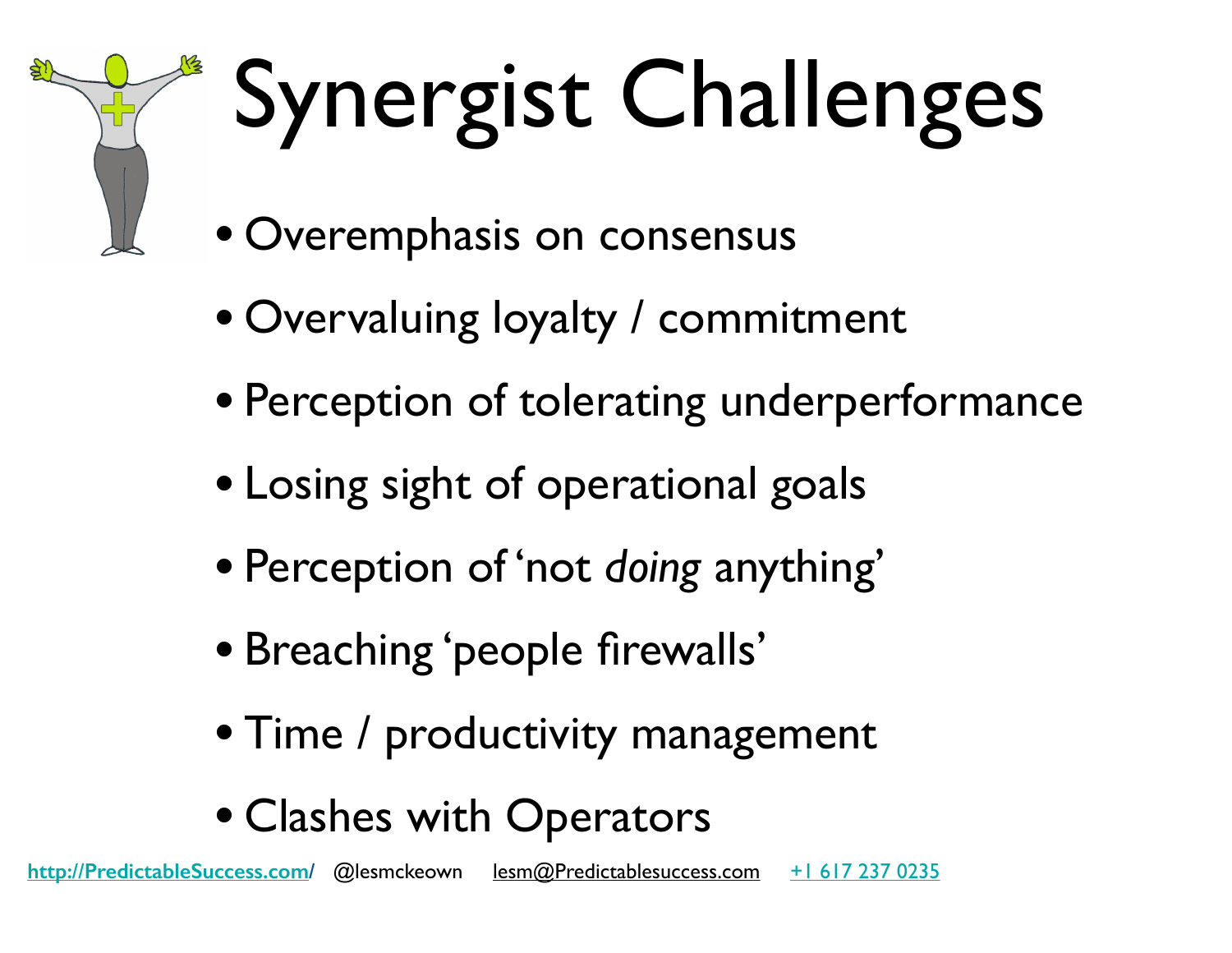

### Reporting to a Synergist

- Build in time cushions
- Manage the 'pop-in' (both ways)
- Put soft edges around discussions
- Show interest in them as people
- Think through the people implications of

#### decisions / proposals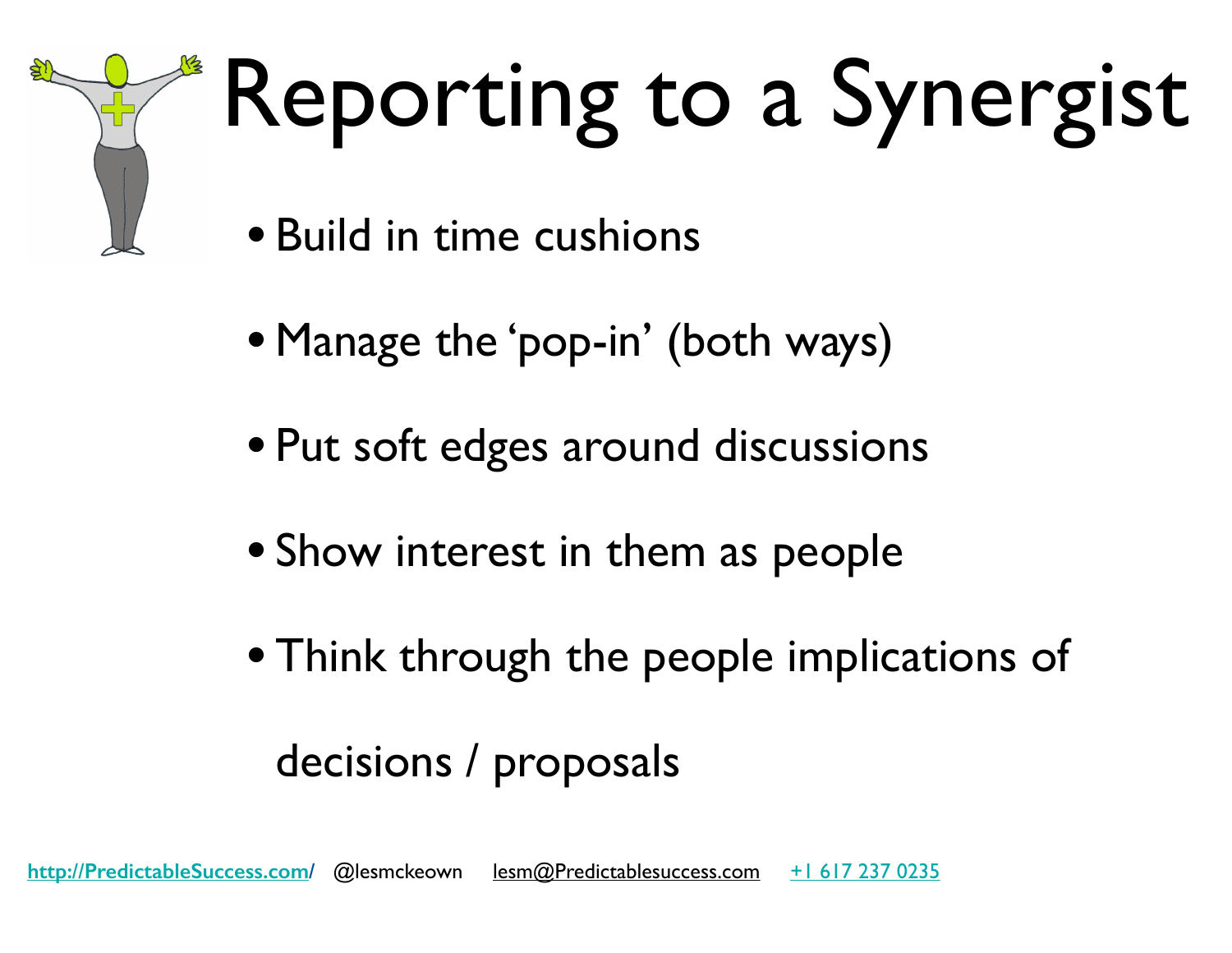

### Managing a Synergist

• Set goals that require them to work with/

through others

- Put down short / medium-term accountability milestones
- Give them opportunities to mix externally
- Add time cushions to interpersonal

#### interactions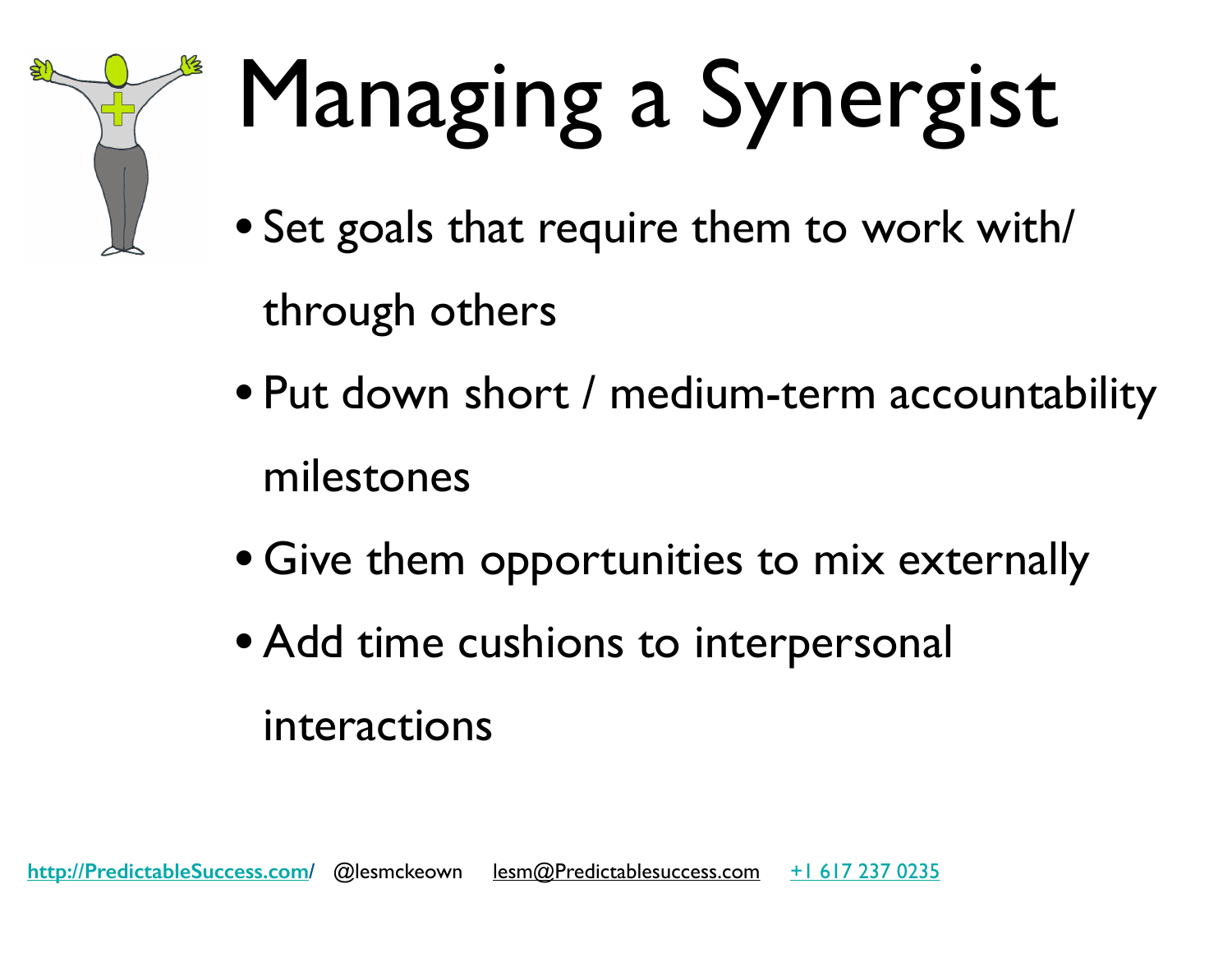## Working Alongside an S

• Be prepared to allocate a little extra time to

interactions (but manage it)

- Show interest in them as people
- Let them manage group dynamics
- Keep their focus on *results* through people
- Be overt about 'people firewalls'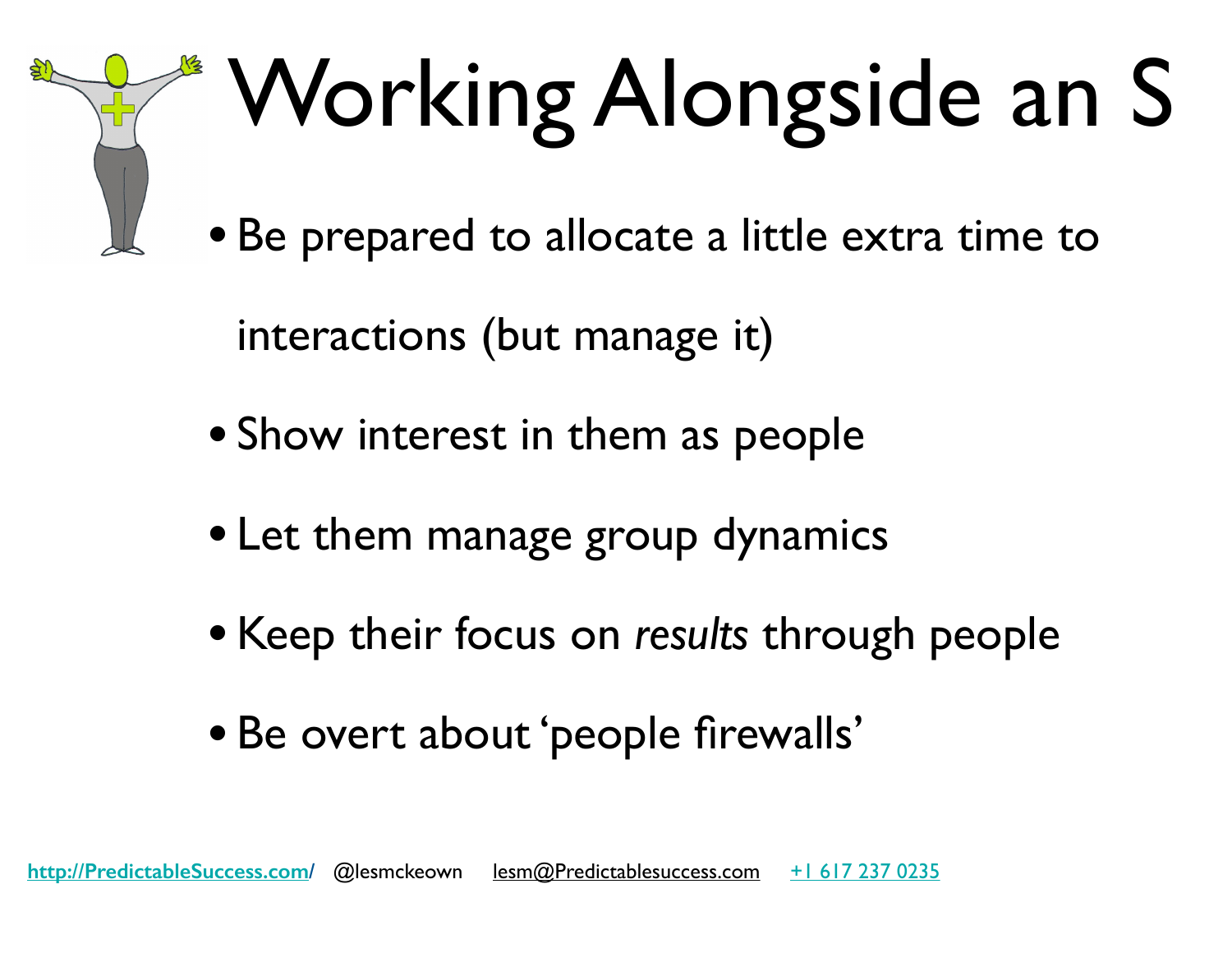

### Synergist-Operator

- Least good / natural relationship
- Polar opposites re people -v- action
- Mutual disrespect, cynicism
- High level of avoidance
- Incredibly powerful if learn to work together
- Excellent for **change management**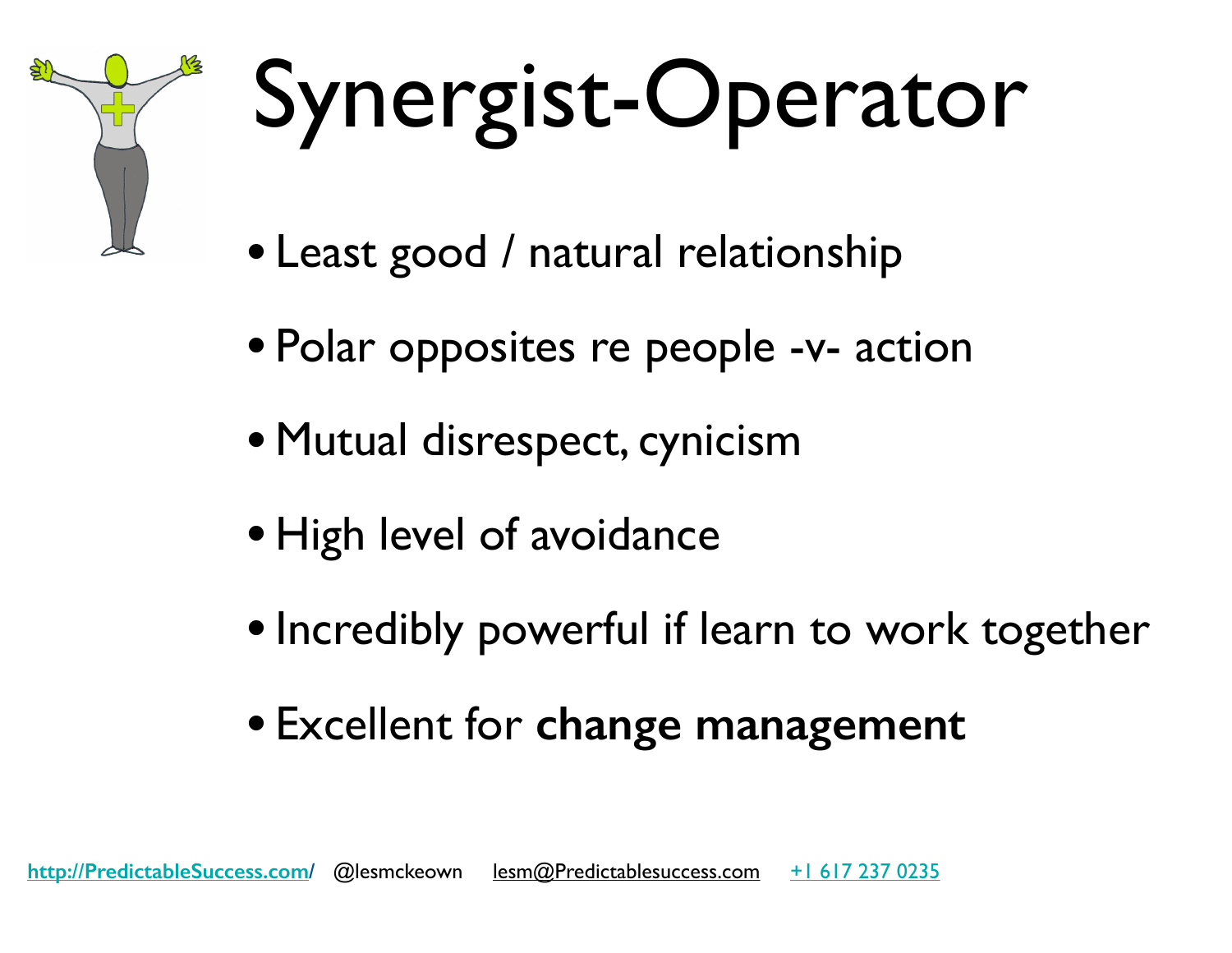

### Synergist-Visionary

- Share a long-term emphasis
- Usually a good working relationship
- Focus on people
- Weakness with application/implementation
- Less 'complete' than it looks
- Excellent for **strategic planning**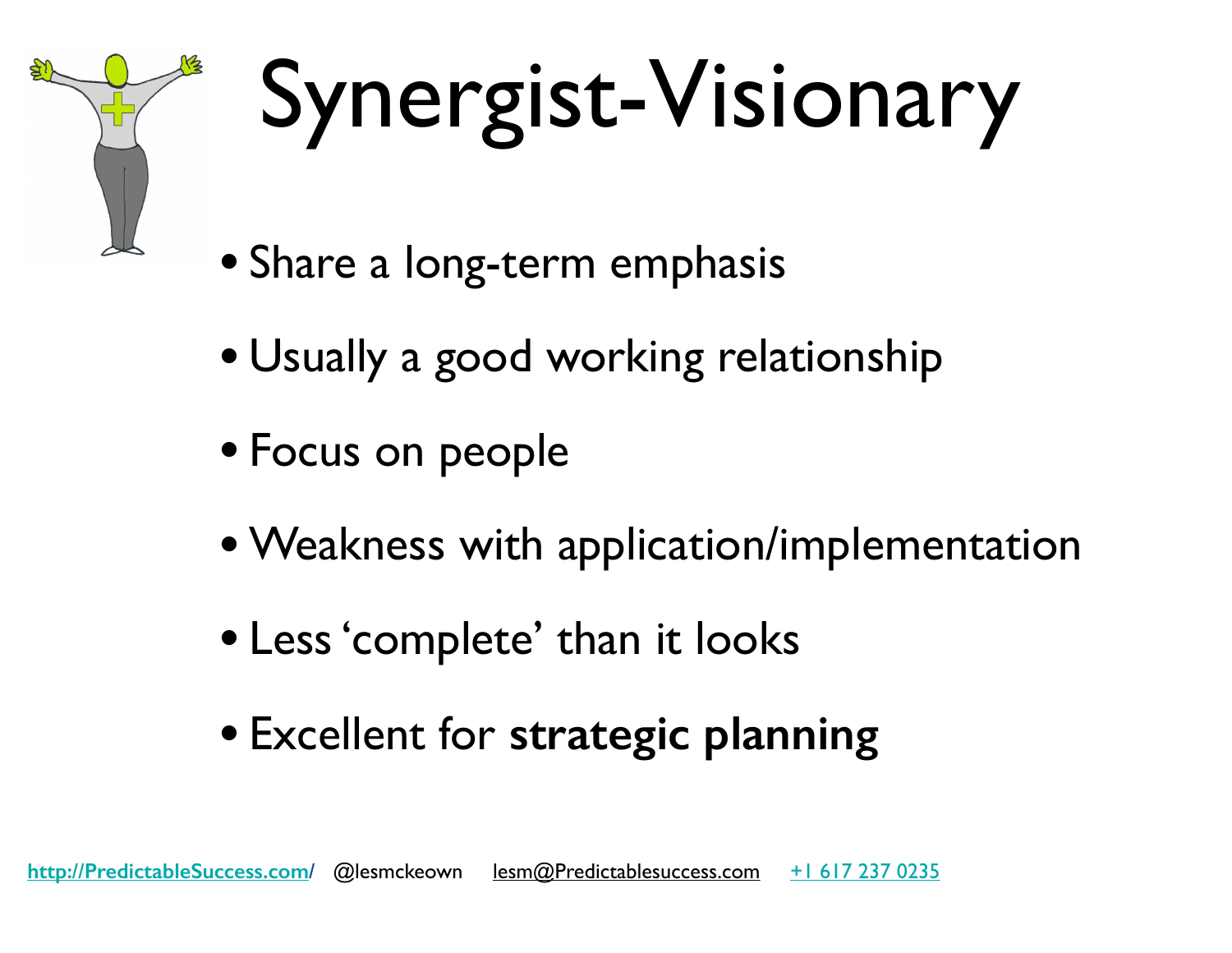

### Synergist-Processor

- Share a slower pace
- Share a focus on efficiency (differ on how)
- Clash on people versus systems
- Usually low-level, passive-aggressive clash
- Bond over sandbagging O/V extremes
- Excellent team for conducting **autopsies**